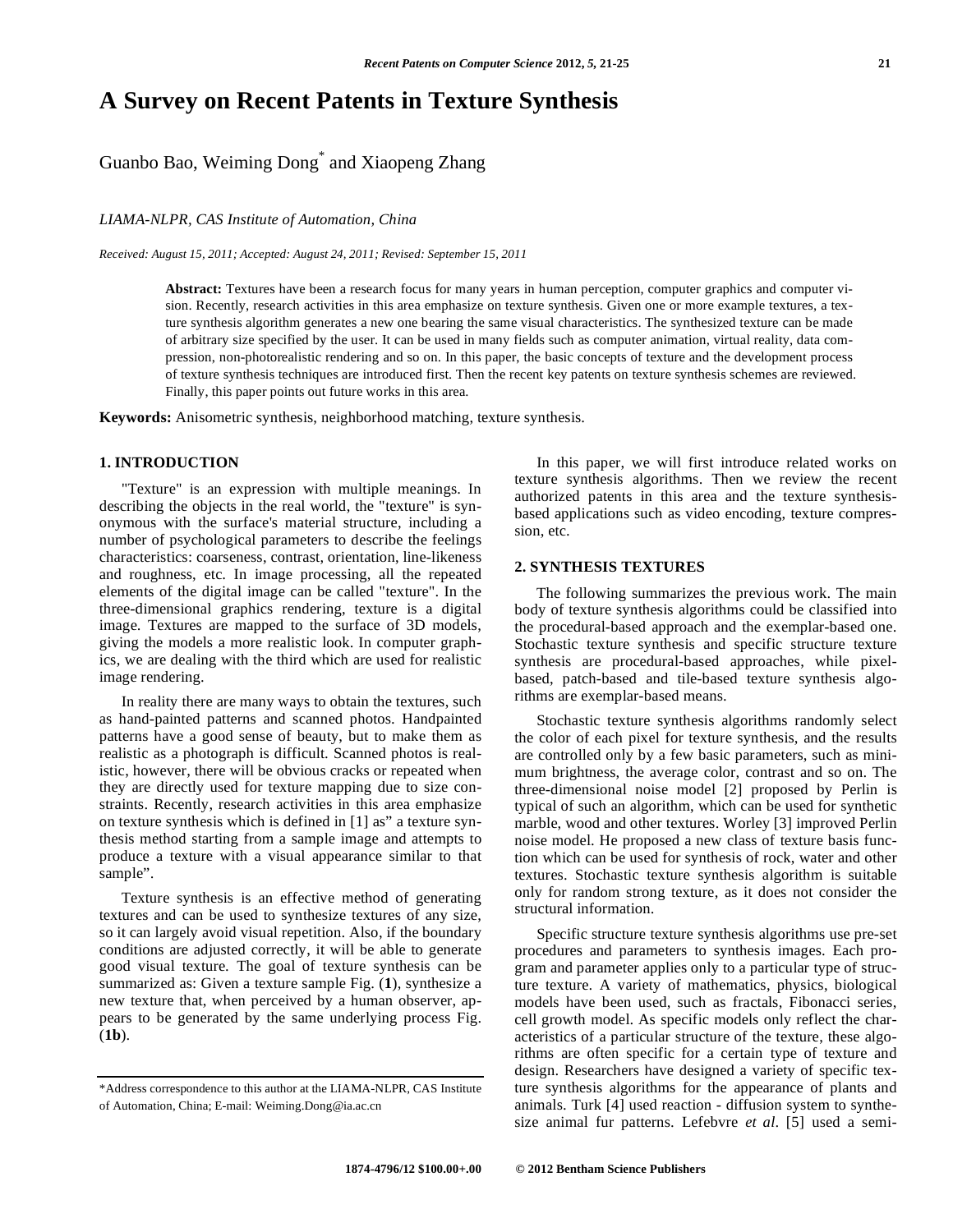

(a) Texture (b) Synthesis result

**Fig. (1).** Texture synthesis. Given an example texture (**a**), the goal is to synthesize a new texture that looks like the input (**b**). The synthesized texture can be arbitrary size specified by the user.

empirical system to synthesis bark texture. Desbenoit *et al*. [6] proposed an open diffusion-limited model for lichen. Since algorithm of this type are designed for particular patterns, so for the same or similar structure, these methods can often achieve excellent results. However, these algorithms do not suit for multiple types texture synthesis, such as a high quality brick wall texture synthesis algorithm in dealing with gravel roads is difficult to get high-quality texture synthesis results.

 Pixel-based algorithms are the simplest but the most effective general-purpose texture synthesis algorithms. They usually search and copy the pixels from the exemplar with the most similar neighbors. The non-parametric sampling algorithm proposed by Efros [7] and Leung, the natural texture synthesis algorithm proposed by Ashikihmin [1], and Hertzmann [8] image analysis, etc., are typical pixel-based texture synthesis algorithms. Pixel-based texture synthesis algorithms generally use approximate nearest neighbor (Approximate Nearest Neighbor) method in time-consuming steps to accelerate the search.

 Patch-based texture synthesis algorithms are developed based on the pixel-based ones. The main difference between the two is pixel-based algorithms search and copy operation by pixels, while the patch-based algorithm search and copy different texture offset patches in exemplar for synthesis. Typical examples of such algorithms are patch-based realtime texture synthesis algorithm proposed by Liang *et al*. [9], image quilting proposed by Efros and Freeman [10], Graphcut proposed by Kwatra *et al*. [11] and so on. Compared with the pixel-based texture synthesis algorithm, patch-based texture synthesis algorithms are usually better quality, more efficient.

 Tile-based algorithms tile the input images (or some small patches in them) in a certain order to generate larger images. Unless the input images meet certain special constraints, this synthetic result is usually far from ideal, and the edges of the seams will be quite obvious. An improved method is Guo *et al*.'s [12] chaos mosaic algorithm which randomly selects the size and location of the cover sheet for secondary coverage to resolve a high degree of repetitive problems, and then use filters to remove seams, but this joint

approach will result in image fuzzy. Cohen *et al*. [13] proposed a method of using Wang-tiles for texture synthesis, but Wang-tiles are required to generate the samples for 45 degree rotation, for part of the texture will cause an unnatural effect. To solve this problem, Ng *et al.* [14] employed  $\omega$  – tiles instead of Wang-tiles. This method is extended on both patterns and qualities in [15]. Lagae and Dutre [16] proposed a deformation of Wang-tiles to generate overlay sets without the need for sample rotation. Dong *et al*. [17] improved the synthesis quality of Wang tiles by using Genetic Algorithm for sample patches selection. For some texture, especially structural strong texture, the results of tile-based methods are not as good as patch-based algorithms, but after calculating the pre-generated cover sheet sets, the tile-based algorithms can generate large textures in real-time thus they are superior to patch-based algorithms in efficiency.

 For some special textures, novel techniques have also been presented. Zhang *et al*. [18] present an approach for decorating surfaces with progressively-variant textures. Liu *et al*. [19] present techniques to analyze and synthesize nearregular textures through multi-model deformation fields. Eisenacher *et al*. [20] combine a simple user interface with a generic per-pixel synthesis algorithm to achieve high-quality synthesis from a photography. Dong *et al*. [21] present a novel texture synthesis scheme for anisotropic 2D textures based on perspective feature analysis and energy optimization.

## **3. PATENT REVIEW RELATING TO TEXTURE SYNTHESIS**

 In this section, we review recent and important patents and inventions or methodologies that involve texture synthesis-based applications in the last two years. The subsections that follow discuss the most relevant patents.

#### **3.1. Synthesis of Advecting Texture Using Adaptive Regeneration**

 Patent US7643034 [22] claims an adaptive texture regeneration method and system for generating a sequence of images over time (an animation sequence) that gives the appearance of texture flowing over a surface. The adaptive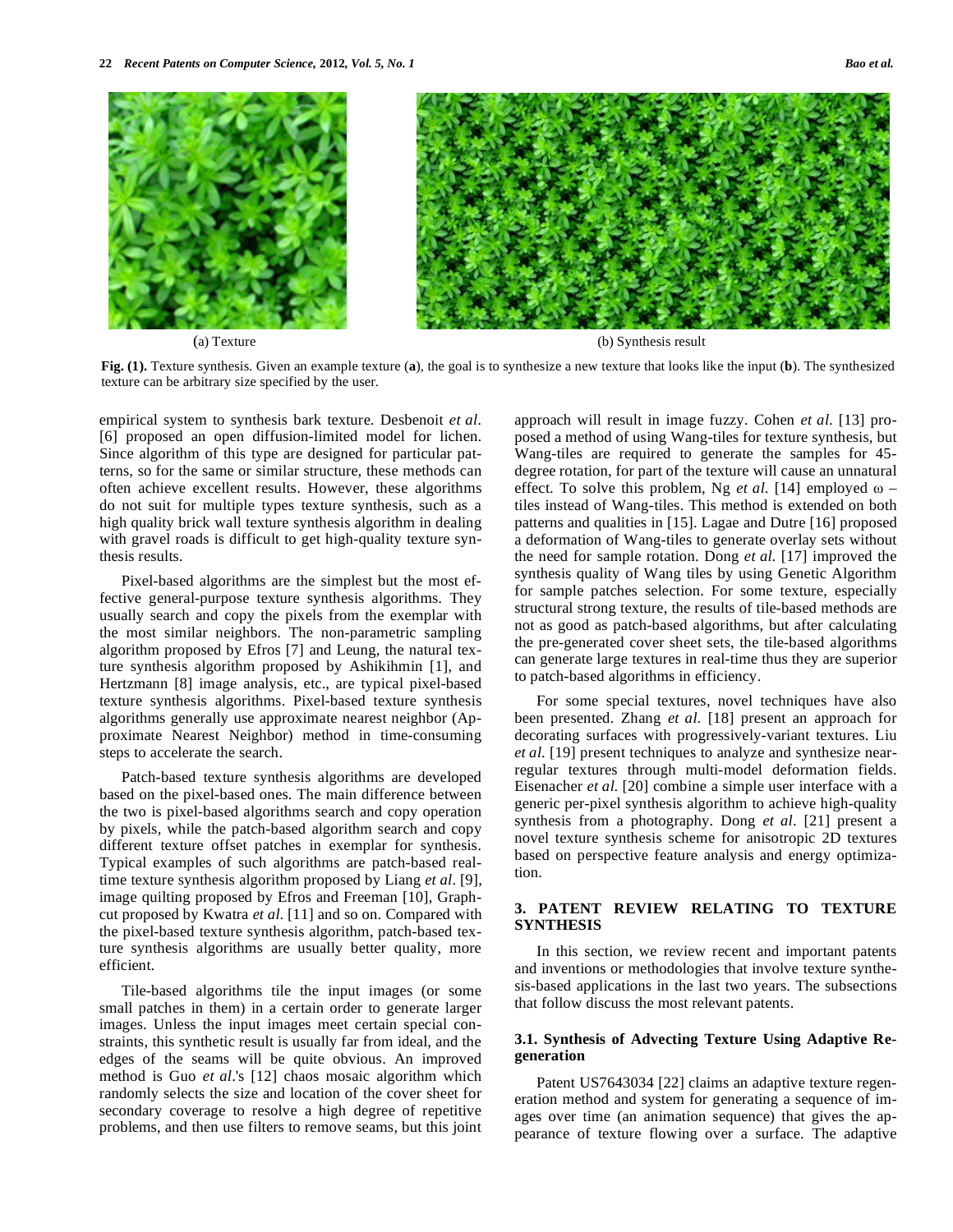texture regeneration method and system helps keep synthesized texture flow over a surface from becoming so distorted such that it no longer resembles the original exemplar. This is achieved in part by using pixel coordinates instead of colors. By using pixel coordinates, distortion of the texture can be measured. Based on this distortion measurement, the texture can be adaptively regenerated if necessary. The distortion measurement of the texture is measured and compared to a distortion threshold. If the measured distortion does not exceed the threshold, then the current synthesized texture is retained. On the other hand, if the measured distortion exceeds the threshold, the current synthesized texture is regenerated.

### **3.2. Anisometric Texture Synthesis**

 Patent US7733350 [23] claims an anisometric texture synthesis system and method for generating anisometric textures having a similar visual appearance as a given exemplar, but with varying orientation and scale. This variation is achieved by modifying the upsampling and correaction processes of the texture synthesis technique using a Jacobian field. The modified correction process includes accessing only immediate neighbors of a pixel instead of non-local pixels. This constraint that only immediate neighbors be used also allows the generation of seamless anisometric surface textures. This is achieved by using indireaction maps containing indirection pointers that are used to jump from a set of pixels outside the boundary of a texture atlas chart to another chart. The system and method also includes an anisometric synthesis magnification technique that uses a Jacobian field to modify the magnification step of a synthesis magnification scheme and account for anisometry.

#### **3.3. Sub-pass Correction Using Neighborhood Matching**

 Patent US7817160 [24] claims a method and system for synthesizing texture using a preprocessed exemplar image and a neighborhood-matching per-pixel texture synthesis correction technique. The sub-pass correction system and method alters pixel coordinates to recreate neighborhoods similar to those in the exemplar image. In the context of parallel texture synthesis, instead of synthesizing all pixels of an image simultaneously, the sub-pass correction system and method allows neighbors to be corrected in different subpasses. Each pixel, therefore, benefits from the correction of some of its neighbors in previous sub-passes. This reduces the required number of global correction passes to obtain good synthesis results Generally, one or more correction passes are performed, with each correction pass divided into a plurality of correction sub-passes. A number of pixel coordinates are corrected in parallel during each of the correction sub-passes.

## **3.4. Texture Synthesis Using Dimensionality-reduced Appearance Space**

 Patent US7817161 [25] claims a dimensionality-reduced appearance space system and method that transforms an exemplar image from a traditional three-dimensional space of pixel colors to a low-dimensional Euclidean space of appearance vectors. The transformation of an exemplar is a preprocessing step, and the transformed exemplar becomes the

starting point for high-quality texture synthesis. The exemplar transformation begins by computing a high-dimensional appearance vector using one or a combination of several attribute channels. These attribute channels provide additional information to further distinguish exemplar pixels from each other. These attribute channels includes spatial pixel neighborhoods, feature distance, and radiance transfer information. Dimensionality reduction is applied to the resulting high-dimensional appearance vector to generate the transformed exemplar in low-dimensional Euclidean appearance space. Because much of the information contained in the high-dimensional appearance vector is redundant or coherent, dimensionality reduction can be applied to drastically reduce the dimensionality of the appearance vector with little loss of information.

#### **3.5. Inverse Texture Synthesis**

 Patent US7973798 [26] claims a method named "texture generator" which uses an inverse texture synthesis solution that runs in the opposite direction to traditionally forward synthesis techniques to construct 2D texture compactions for use by a graphics processing unit (GPU) of a computer system. These small 2D texture compactions generally summarize an original globally variant texture or image, and are used to reconstruct the original texture or image, or to resynthesize new textures or images under user-supplied constraints. In various embodiments, the texture generator uses the texture compaction to provide real-time synthesis of globally variant textures on a GPU, where texture memory is generally too small for large textures. Further, the texture generator provides an optimization framework for inverse texture synthesis which ensures that each input region is properly encoded in the output compaction. In addition, the texture generator also computes orientation fields for anisotropic textures containing both low- and high-frequency regions.

#### **3.6. Motion Field Texture Synthesis**

 Patent US20110012910A1 [27] claims a method which is described for using a texture synthesis approach to produce digital images that simulate motion. The system operates by receiving a large-scale motion image that describes largescale motion, as well as one or more exemplar images that describes small-scale motion. The system then applies a texture synthesis approach to duplicate the small-scale motion described in the exemplar image(s), as guided by the largescale motion described in the large-scale motion image. This operation produces a synthesized motion image. The system then combines the synthesized motion image with the largescale motion image to produce a combined motion image. The combined motion image presents the large-scale motion as modulated by the small-scale motion. The system can also take account for one or more application-specific constraints, such as incompressibility and boundary conditions.

## **3.7. Texture Synthesis and Image Repair Method Based on Wavelet Transformation**

 Patent CN101635047 [28] claims a texture synthesis and image repair method based on wavelet transformation. The method comprises the following steps: performing the wave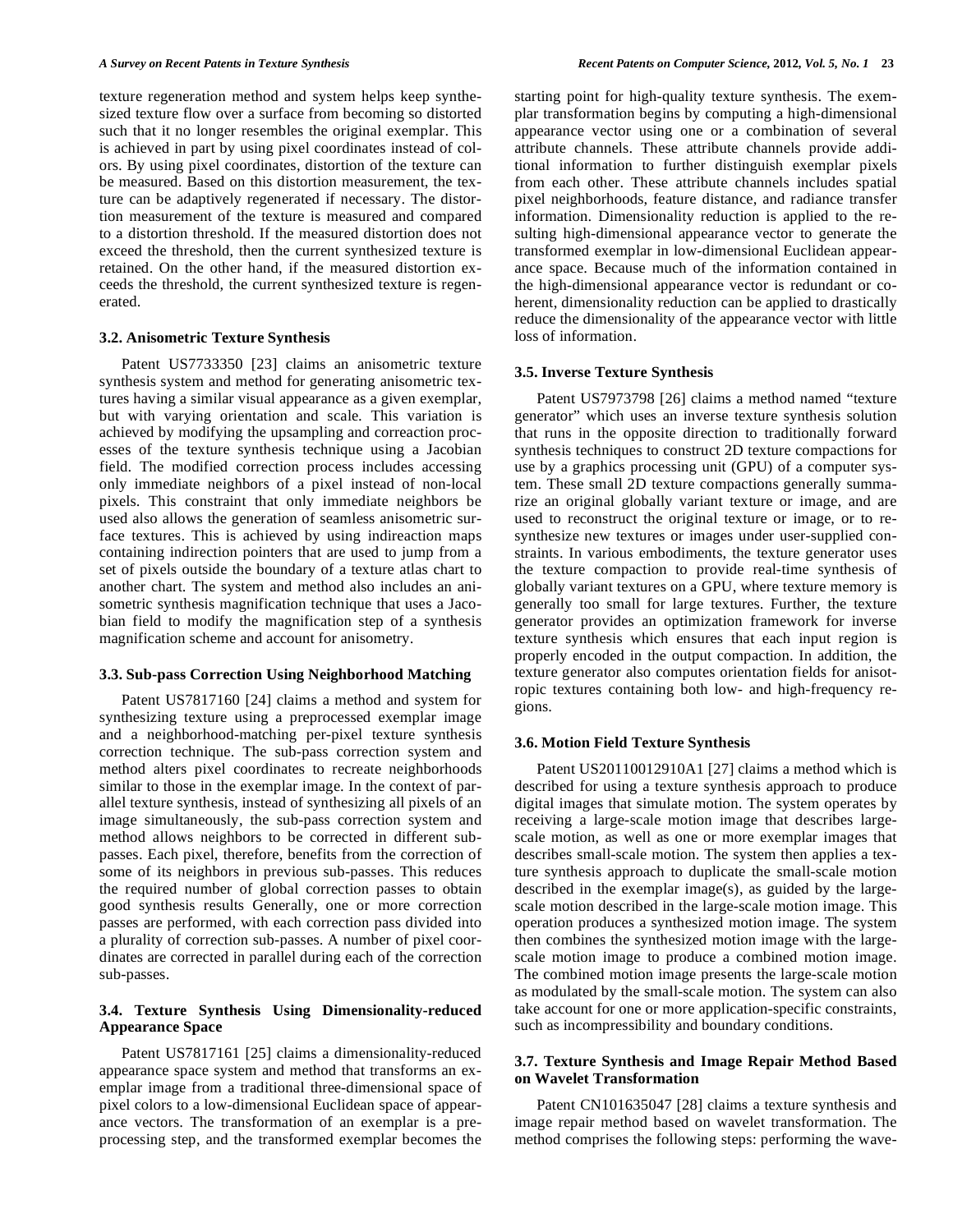let transformation on an input damaged image, and decomposing the image into a low-frequency sub-image and three high-frequency sub-images; marking a repair region of the original image to form a binary mask image and sampling the mask image to match resolution of the mask image with a wavelet sub-image; analyzing structural information of the original image by a high-frequency coefficient of wavelet decomposition to determine a repair sequence of defect pixels, and filling and repair various sub-images by the texture synthesis method; and performing wavelet inversion on various wavelet sub-images to obtain the repaired image. The method helps repair the image in combination with structure and texture information of the image on the basis of the wavelet transformation, has excellent effects of repairing large-area damage images and greatly improves repair efficiency.

#### **3.8. Texture Synthesis Method Based on Interval Distribution of Texture Blocks**

 Patent CN101620737 [29] claims a texture synthesis method based on interval distribution of texture blocks, belonging to the fields of computer algorithm, computer graphic technology, image processing technology and texture generating technology. The method comprises the following steps: (a) analyzing the sample texture to determine the size of a main body portion and an overlapping portion of the texture blocks; (b) dividing the sample texture according to the size to obtain a texture block aggregation M; (c) classifying the texture block according to phase, wherein each phase corresponds to one type; (d) obtaining four compatible adjoining aggregation of each texture block; (e) obtaining a proper texture block aggregation; (f) selecting any texture blocks to fill a target texture from the proper texture block aggregation, wherein blank blocks with or without texture blocks are distributed at intervals in transverse direction or longitudinal direction; (g) filling the left blank blocks; and (h) seaming the overlapping portion. The invention can be used for texture synthesis.

#### **3.9. Method and Assembly for Video Encoding**

 Patent US7949053 [30] claims a method for video coding comprising a texture analysis, texture synthesis, corresponding computer program and a computer-readable recording medium. They said invention can be used, in particular for reducing a data rate during a video data transmission. An analysis of video scene texture by an encoder is performed in such a way that synthesized texture areas are determined. The video scene coding is carried out with the aid of data for said synthesized texture areas. Information on the texture of said areas, metadata used for describing the determined areas and the synthesized texture are generated. Coded data and metadata are evaluated by a decoder in such a way that the video scenes are reconstructed by synthetically generated textures by means of evaluation of metadata for determined areas.

#### **3.10. Methods and Apparatus for Texture Compression Using Patch-based Sampling Texture Synthesis**

 Patent US20110091120 [31] claims methods and apparatus which are provided for texture compression using patchbased sampling texture synthesis. An apparatus includes an encoder for encoding texture for a picture by synthesizing the texture. The encoder performs texture synthesis using a patch-based sampling method, thus determining "displacement vectors" indicating positions of patches in an input sample texture which are to be synthesized. At the encoder, both the input sample texture and information representing the "displacement vectors" are coded. At the decoder, the new patches are generated by directly using the "displacement vectors".

#### **4. CURRENT & FUTURE DEVELOPMENTS**

 As can be seen from the articles and patents reviewed in section 3, the area of texture synthesis has already been well studied by many researchers. There are inventions that achieve parallelism and get more controllable. These methods can be computed in real-time on a GPU. Meanwhile, there are inventions that attempt to acquire some inner information of the texture example to improve the synthesis quality. It is important for researchers and developers to realize that visual features of the textures can play a very significant role in enhancing the quality of the synthesis results.

 Most existing texture synthesis algorithms take a single exemplar as input and generate an output texture with similar visual appearance. Although the output texture can be made of arbitrary size and duration, those techniques can at best replicate the characteristics of the input texture. In the near future, we think that techniques which can take multiple textures with probably different characteristics, and synthesize new textures with combined visual appearance of all the inputs will be developed. Also, methodologies developed for this field can be used in many fields such as computer animation, virtual reality, data compression, Non-Photorealistic Rendering and so on.

#### **ACKNOWLEDGEMENT**

 This work is supported by National Natural Science Foundation of China (No.60872120, 60902078, 61172104), by Beijing Natural Science Foundation (Content-Aware Image Synthesis and Its Applications, No.4112061), by French System@tic Paris-Region (CSDL Project) and ANR-NSFC(No.60911130368).

#### **CONFLICT OF INTEREST**

The authors declare no conflict of interest.

#### **REFERENCES**

- [1] M. Ashikhmin, "Synthesizing natural textures," in SI3D '01: *Proceedings of the 2001 symposium on Interactive 3D graphics*. New York, NY, USA: ACM Press, 2001, pp. 217–226.
- [2] K. Perlin, "An image synthesizer," *SIGGRAPH Comput. Graph*., vol. 19, pp. 287–296, July 1985.
- [3] S. Worley, "A cellular texture basis function," in Proceedings of the 23rd annual conference on Computer graphics and interactive techniques, ser. SIGGRAPH '96. New York, NY, USA: ACM, 1996, pp. 291–294.
- [4] G. Turk, "Generating textures on arbitrary surfaces using reactiondiffusion," *SIGGRAPH Comput. Graph*., vol. 25, pp. 289–298, July 1991.
- [5] S. Lefebvre and F. Neyret, "Synthesizing bark," in Proceedings of the 13th Eurographics workshop on Rendering, ser. EGRW '02.